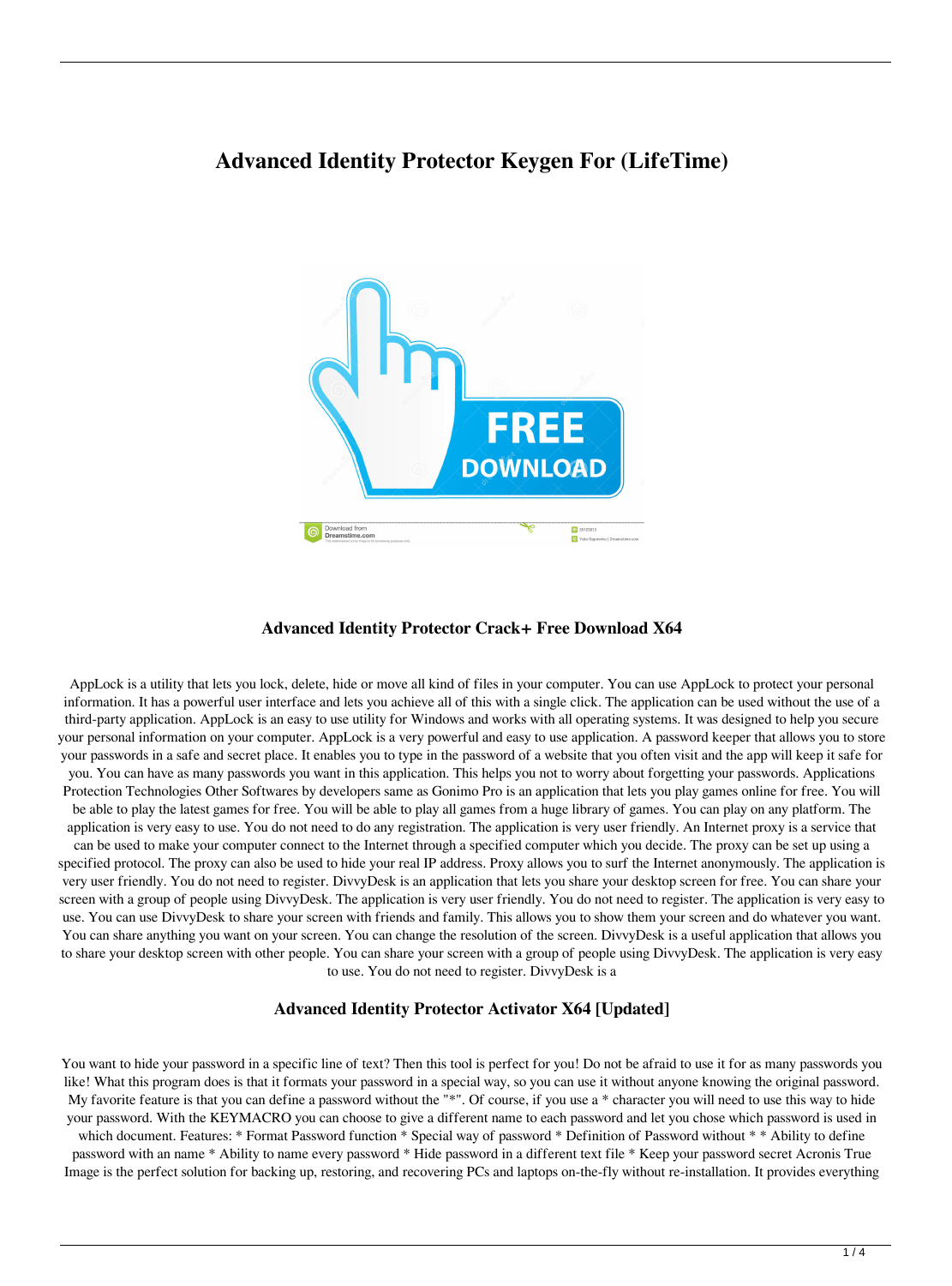you need to do a complete, fast and easy data recovery. Efficient data recovery software designed for a vast amount of PC and laptops. Powerfully recover data from external drives, USB drives and flash cards such as USB, SD and even memory sticks. Quickly extract the lost data from corrupted, inaccessible and deleted folders. Can be used to retrieve data from applications such as Outlook, Excel, Notepad and many other. ID Lock is a professional fingerprint scanner with a clean and intuitive interface. It's features include a fingerprint scanner and visual access control. Everything that you need for a safe workplace. Quick installation and integration. Only need 5 minutes to get started. Ideal for the workplace, banks, hotels, schools, hospitals and offices. Remo Recover is a fast and efficient software that enables users to recover deleted files from hard drives, USB drives and flash drives. It scans the entire drive and shows you all the deleted files. You can recover files on hard disks formatted in both NTFS and FAT32, as well as those encrypted with commercial and non-commercial encryption software. Remo Recover is a useful and user-friendly tool, and you can download it for free. PC Cleaner is an efficient software to clean up and optimize your computer. It is a powerful utility for both private and professional users, as well as for advanced users. You can use it to clean out temporary files, recycle spam emails, erase 81e310abbf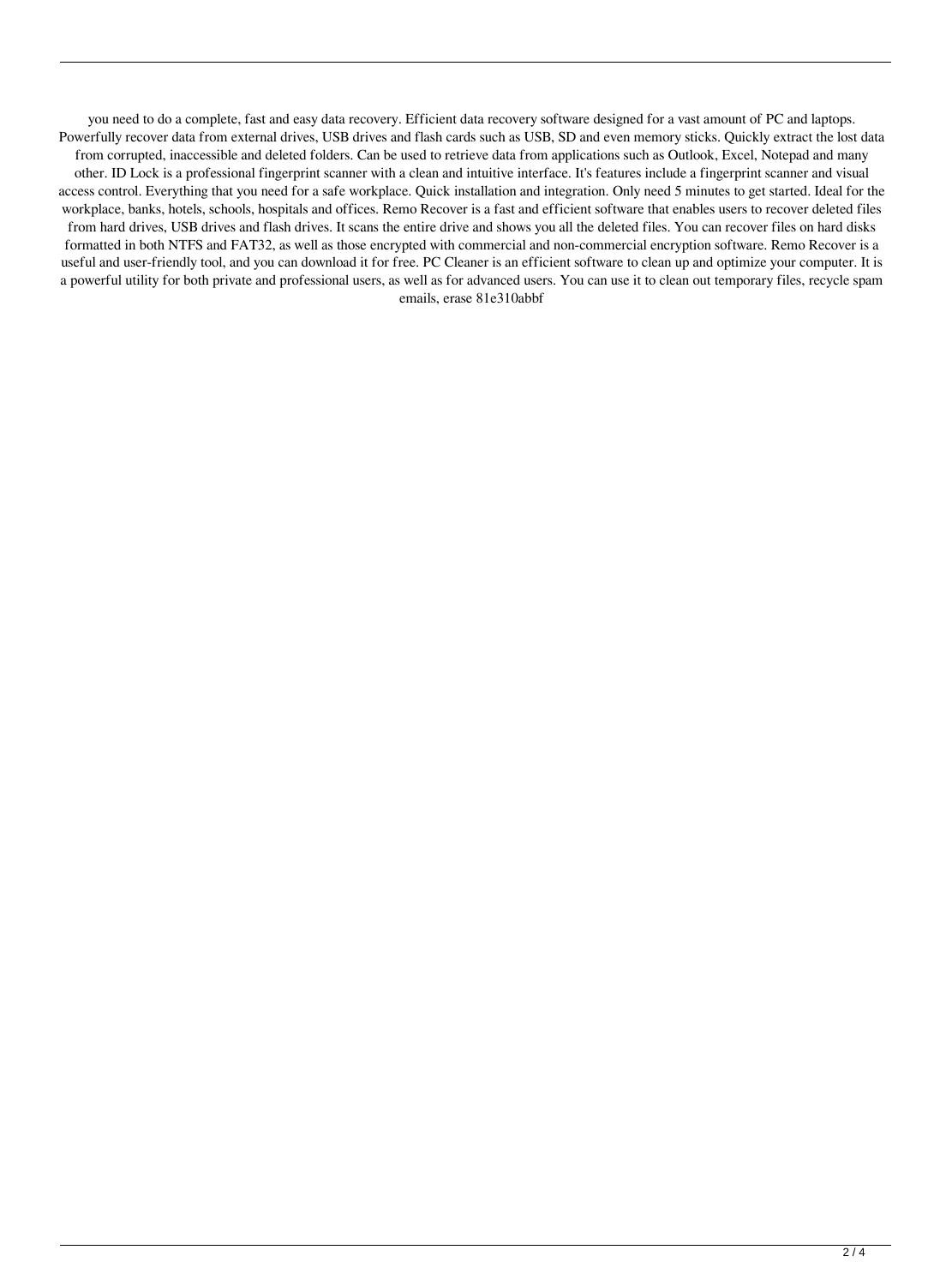## **Advanced Identity Protector Crack License Key Full [Latest 2022]**

With Advanced Identity Protector, you can forget about the possibility of having your private information and identities leaked while surfing. Advanced Identity Protector can scan browsers, mail clients and system files and provide you with the info leftovers that can expose your identity to identity thieves. All information leftovers are stored as encrypted files. You can choose to automatically clean the sensitive information or you can manually pick them and store them in your secure vault. You can also exclude personal info traces from the scan results. This way you can have a better view of the online info leftovers you have. Norton Internet Security 2013 is a complete suite that includes full Internet Explorer and Google Chrome protection, a blacklist of abusive web sites and content, firewall, an Antivirus program, data shredder, and performance analysis. As a resident of the 2013 version, you'll enjoy the following features: - An impressive number of new features, including Access Anywhere, SmartScreen, a larger number of user-friendly security features, and improved automatic virus scan options - A new state-of-the-art antivirus program that includes automatic malware scanning for both files and e-mail messages as well as an improved heuristic engine - The option to automatically shred your sensitive information after deleting it - An improved Windows Firewall with additional, user-friendly options - A redesigned Family Center - Robust speed improvements and more memory - Improved protection from zero-day malware threats, including the latest wave of targeted attacks that use exploit kits and spyware in tandem to bypass standard defenses and hide in innocuous data - Additional security options, such as an improved SafeSearch, the ability to manage junk email, and an increased number of safe email searches Norton Internet Security 2013 is a complete suite that includes full Internet Explorer and Google Chrome protection, a blacklist of abusive web sites and content, firewall, an Antivirus program, data shredder, and performance analysis. As a resident of the 2013 version, you'll enjoy the following features: - An impressive number of new features, including Access Anywhere, SmartScreen, a larger number of user-friendly security features, and improved automatic virus scan options - A new state-of-the-art antivirus program that includes automatic malware scanning for both files and e-mail messages as well as an improved heuristic engine - The option to automatically shred your sensitive information after deleting it - An improved Windows Firewall with additional, user-friendly options - A redesigned Family Center

### **What's New In Advanced Identity Protector?**

Advanced Identity Protector is a powerful tool that has been designed to keep your personal information secure and well-organized. Using it you can scan different environments for information leftovers, as well as exclude specific traces. The latter means that they won't show up in the results of the scans. Advanced Identity Protector is a tool that dig up personal information from several environments, including browsers, system files and mail clients. If you want to delete or exclude certain items, you can process them using the Delete, Exclude or Move to Secure Vault commands. You can also store them in your Secure Vault in case you need them later on. Advanced Identity Protector features a secure vault that keeps all traces in an encrypted format and is accessed with a password. The vault can be managed automatically, in relation with the command that deletes, excludes or moves the contents to the vault. The vault can also be accessed only by the person who requires it. Furthermore, Advanced Identity Protector is a useful tracker that provides a list of all information leftovers discovered by the tool. You can then find out whether to delete, exclude or store the information. System Requirements: Microsoft Windows 98/ME/2000/XP/2003/Vista, Microsoft Word 2003, Microsoft Outlook 2003, Internet Explorer 7, Internet Explorer 8, Internet Explorer 9, Microsoft Outlook 2007, Microsoft Outlook 2010, Microsoft Outlook 2013, Google Chrome, Google Chrome Canary In order to use this tool you'll need • Free registration •.NET framework 3.5 or higher • 1GB free hard disk space • 2GB RAM, minimum • 2GB RAM, recommended • A browser and mail client that support advanced security options • Version 5 or higher of the tool. Installation If you want to install the tool then you'll need to download it to your desktop and run the Setup program. The installation is simple and takes only few minutes. After the installation is finished, you can open the tool and follow the instructions to run your first scan. Advanced Identity Protector does not include any kind of ads and is a completely free download. You don't need to pay anything to use the tool or download it. When you've installed the tool you'll get an icon on your desktop. You can click on it to start scanning. After you've completed your first scan, you'll be able to choose which type of results you want to export. You can choose to either exclude or delete the info traces. If you select to exclude them, then they won't be included in the future scans. When you've made your choice, you can click on the Export button to save the results in any desired folder. You can choose from